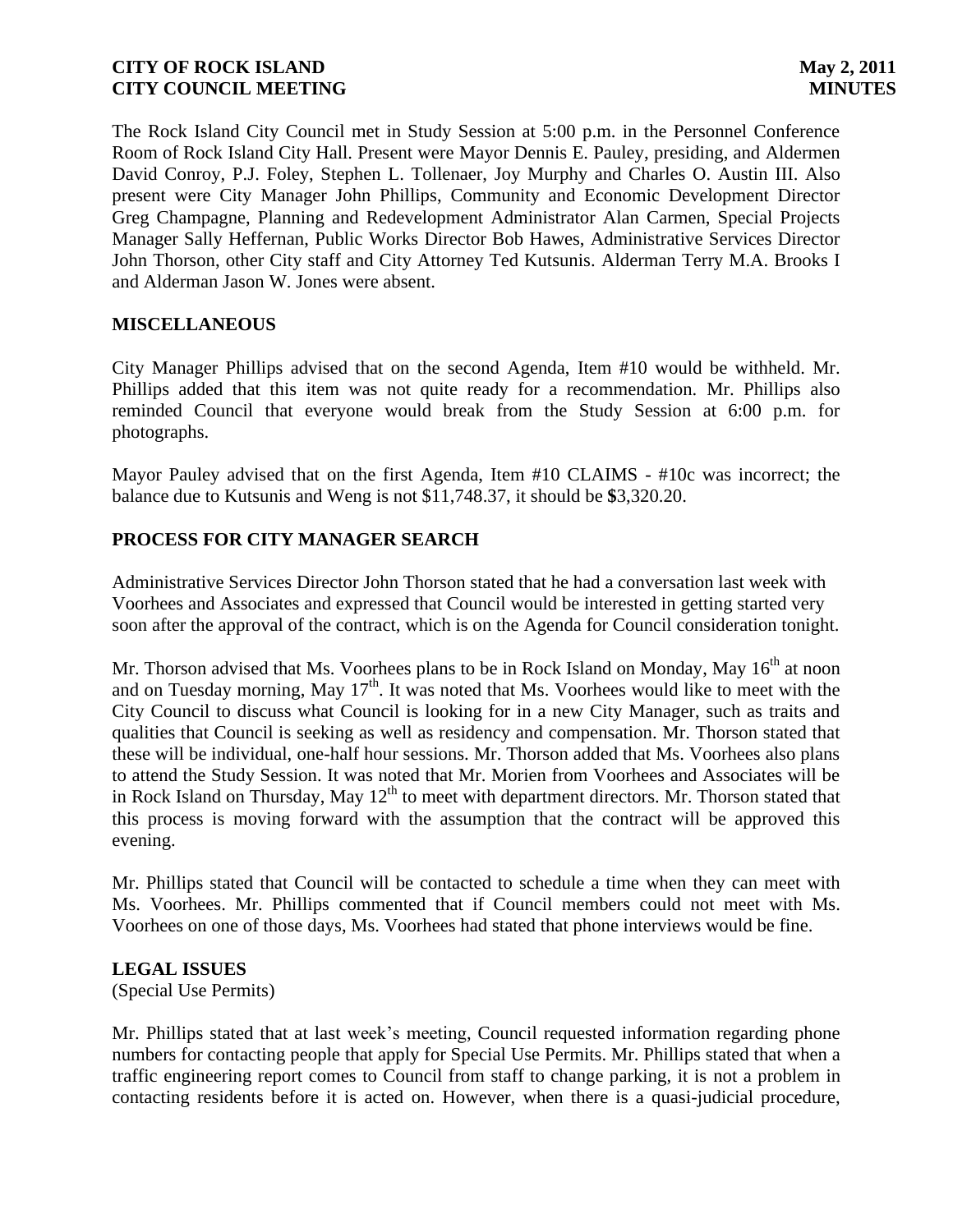there is a distinction. Mr. Phillips then inquired upon City Attorney Ted Kutsunis to clarify the distinction.

Mr. Kutsunis stated that anytime Council will be voting to change or make an exception for any resident for property under a concurrent zoning classification, the Supreme Court of the State of Illinois of 2002 has indicated that Council will go into a quasi-judicial format where Council will act as the judge. Mr. Kutsunis explained that a hearing will be held with the Mayor leading the hearing; everyone has the opportunity to appear whether it is for or against the proposed change and they may testify under oath whether or not they are directly or indirectly affected.

City Attorney Kutsunis advised that it may be a violation if members of the Council who will be acting in a quasi-judicial capacity contact people that may be interested in the issue ahead of time before a hearing. Mr. Kutsunis commented that if the violation occurred, it may be subject to review by the court and it possibly could be overturned.

Council discussed this issue as it related to Council members contacting individuals that would be affected and as it related to individuals contacting Council members before a hearing.

Planning and Redevelopment Administrator Alan Carmen stated that staff has told the Board of Zoning District members that are acting in a quasi-judicial format that they may go and look at the property, but if the applicant comes to visit with them, they may state that they are sorry, but cannot respond; the applicant may raise any issues or concerns at the Public Hearing.

Council discussed the Special Use Permit process as it related to constituents.

## **LEGAL ISSUES**

(Open Meetings Act)

City Attorney Kutsunis updated Council on changes to the Open Meetings Act.

Mr. Kutsunis stated that he is the official Open Meetings representative for the City of Rock Island. Mr. Kutsunis advised that when the State amended the Open Meetings Act, they wanted people designated to be familiar with the act and submit to a test annually.

Mr. Kutsunis stated that the only other change to the act includes the expansion of electronic contacting between members of the municipal body. It was noted that e-mail, instant messaging, texting and Facebook are all considered potential gatherings by members of the Council.

Mr. Kutsunis explained that the requirement is the majority of the quorum, which is four (4) and the majority here is three (3). Mr. Kutsunis pointed out that three (3) or more Council members talking in any format, which includes, verbally, electronically or by phone would be considered a meeting and it would be in violation of the act. Mr. Kutsunis added that this would be anything that directly or indirectly concerns the City of Rock Island that Council would possibly be considering at some point in time or voting on at some point in time.

Council discussed this issue.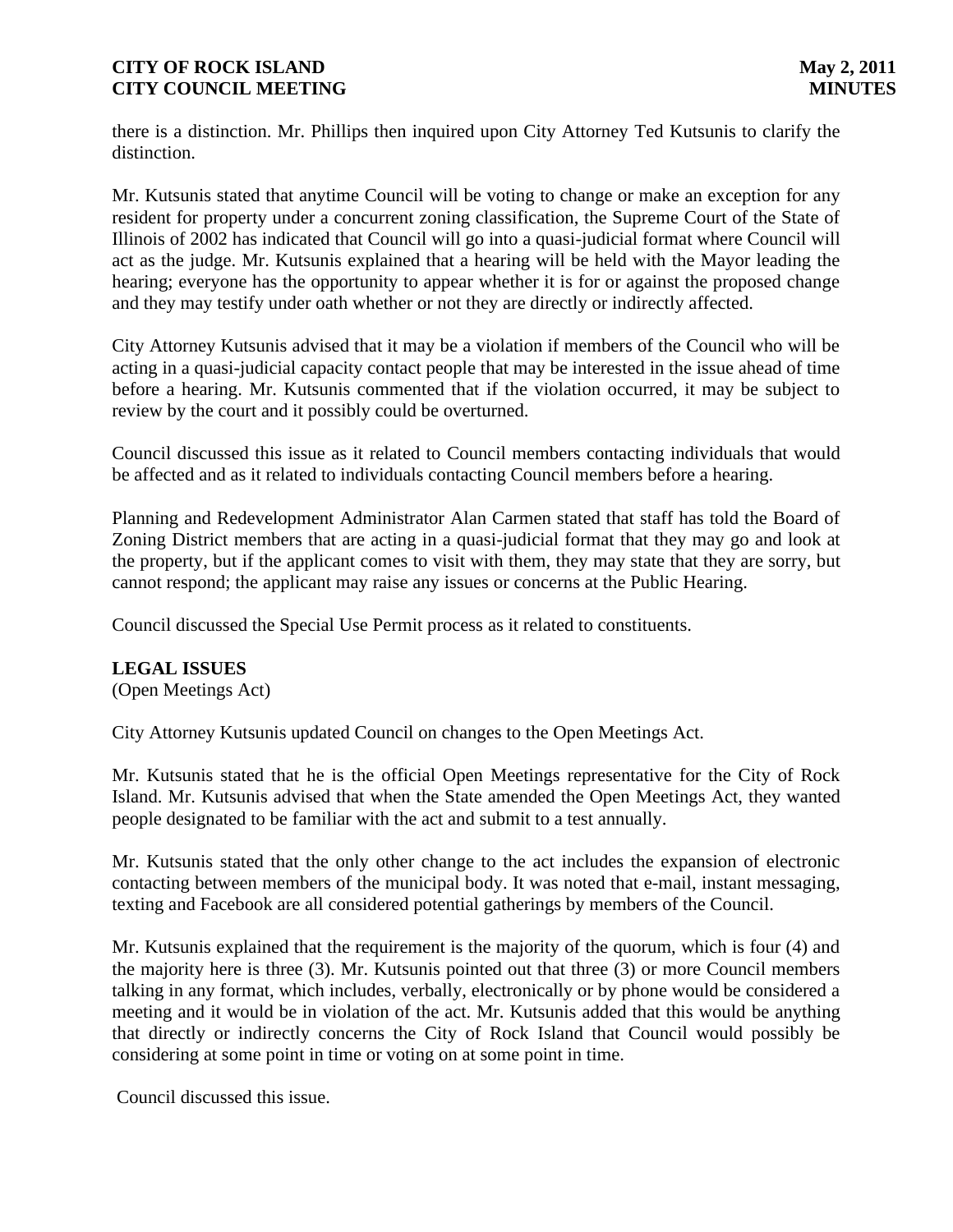City Attorney Kutsunis and Council also discussed closed session meetings as it related to making a motion on the record if final action is to be taken at the conclusion of coming out of a closed session.

# **EDA GRANT APPLICATION**

Community and Economic Development Director Greg Champagne stated that in 2006, the City purchased a 32 acre tract of land in Southwest Rock Island. Mr. Champagne advised that one purpose for buying the land was to have a spot to do wetlands mitigation. Mr. Champagne indicated that the City had two (2) wetlands projects to do that were required by Federal law. It was noted that one project was the West Rock River Bike Trail and the second project was 30<sup>th</sup> Street and Blackhawk Road.

Mr. Champagne advised that another purpose was to create a small lot business park. Mr. Champagne advised that the City has lots ranging from about 2½ acres to 100 acres, but the City does not have lots of the smaller size. Mr. Champagne stated that the idea is to create a park where the City could foster small businesses such as warehouse, light assembly on some small retail counter space. Mr. Champagne added that the idea with this development is to build in some green or sustainable concepts. Mr. Champagne stated that it was discussed to possibly offer a discount on the land purchases for businesses that would build LEED or LEED like buildings in the park. Mr. Champagne explained that the City would establish a market value for the land and then discount the land based on the level of LEED certified buildings that would be built in the park. Mr. Champagne further discussed the proposed property development.

Mr. Champagne advised that the City commissioned Missman, Stanley & Associates to do the engineering for this project. Mr. Champagne stated that the idea was that if the opportunity arose to obtain some grant funding for the infrastructure improvements then the engineering part would be done and the process could move forward at a faster pace. It was noted that the engineering is about 90% to 95% completed. Mr. Champagne added that the estimate for all of the infrastructure improvements is approximately \$2.6 million dollars.

Mr. Champagne pointed out that staff was alerted to the potential for an EDA Grant Program that may help with 50% of the cost to do infrastructure improvements in the park. It was noted that there is a very short turnaround time for the grant; the deadline for submitting the grant is June  $10^{\text{th}}$ .

Council discussed the idea as to whether the City could support a \$1.3 to \$1.5 million dollar match for the grant. Mr. Champagne noted that the City would probably have to rearrange some priorities in the Capital Improvement Plan to make this work.

Public Works Director Bob Hawes and Council discussed this issue.

Council then discussed business parks as it related to the visibility of this proposed development and various business uses.

Special Projects Manager Sally Heffernan discussed lots as it related to size.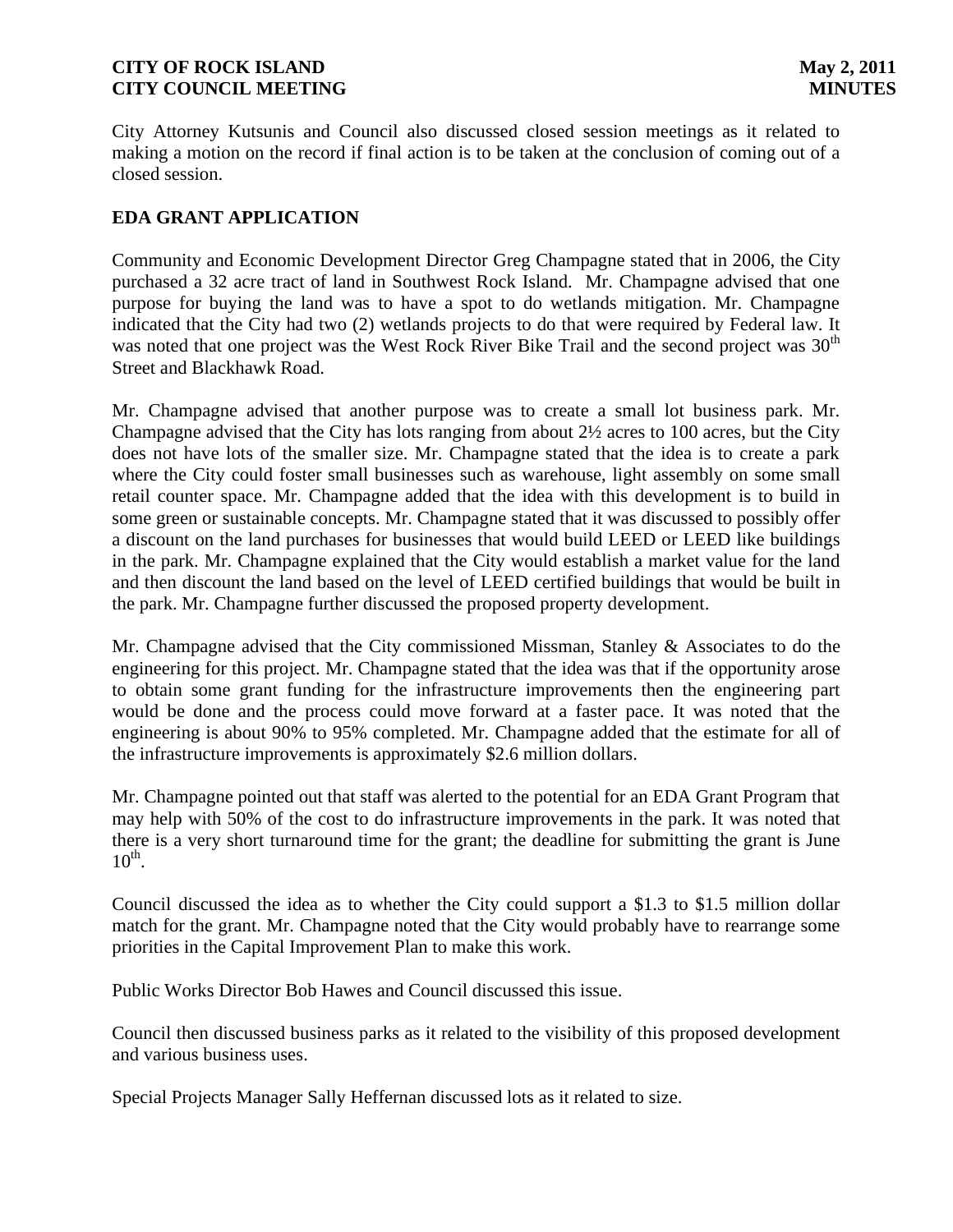After further discussion, Council came to a consensus to pursue Mr. Champagne's concept. Mr. Champagne stated that a possible resolution would come back for Council consideration in regards to support for matching the grant. It was noted that after the grant application is submitted, the EDA makes their decision within 90 days and if the City gets the funding, then there is a two year time frame allowed for the project to be completed.

## **EXECUTIVE SESSION**

A motion was made by Alderman Austin and seconded by Alderwoman Murphy to recess to Executive Session on matters of Personnel. The motion carried on a roll call vote. Those voting Aye being Alderman Conroy, Alderman Foley, Alderman Tollenaer, Alderwoman Murphy and Alderman Austin; those voting No, none. Alderman Brooks and Alderman Jones were absent. The meeting was recessed at 5:40 p.m.

Mayor Pauley reconvened the regular meeting at 5:50 p.m.

## **ADJOURNMENT**

A motion made by Alderman Foley and seconded by Alderwoman Murphy to adjourn the meeting carried by the following Aye and No vote. Those voting Aye being Alderman Conroy, Alderman Foley, Alderman Tollenaer, Alderwoman Murphy and Alderman Austin; those voting No, none. The meeting was adjourned at 5:51 p. m.

> \_\_\_\_\_\_\_\_\_\_\_\_\_\_\_\_\_\_\_\_\_\_\_\_\_\_\_\_\_\_ Aleisha L. Patchin, City Clerk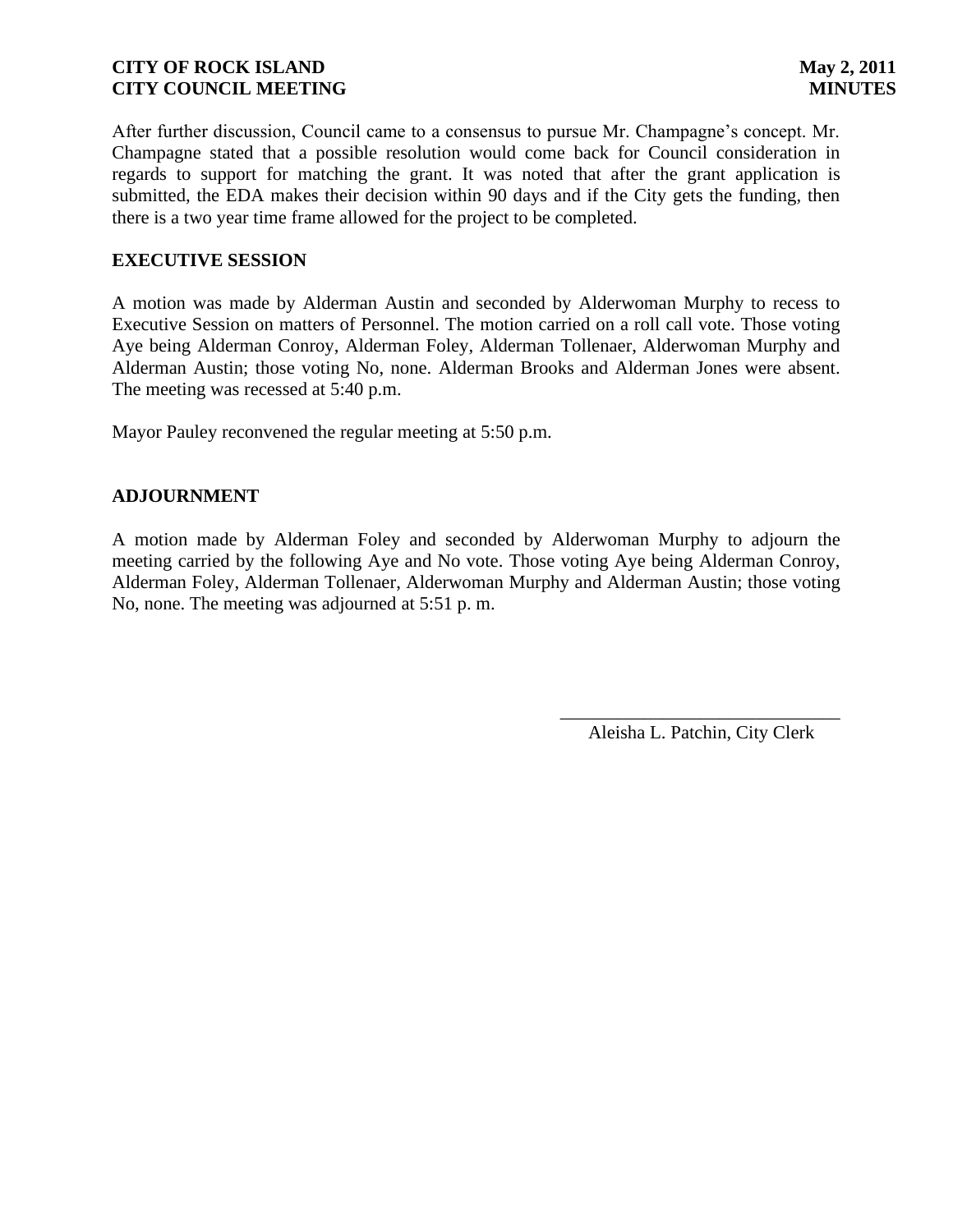Rock Island City Council met in regular session at 6:45 p.m. in Council Chambers of Rock Island City Hall. Present were Mayor Dennis E. Pauley, presiding, and Aldermen Terry M.A. Brooks I, David Conroy, P. J. Foley, Stephen L. Tollenaer, Joy Murphy and Charles O. Austin III. City Manager John Phillips was also present. Alderman Jason W. Jones was absent.

## **Introductory Proceedings**

Mayor Pauley called the meeting to order and led in the Pledge of Allegiance to the Flag of the United States of America. Alderman Brooks gave the Invocation.

## Agenda Item #5 **Minutes of the Meeting of April 18, 2011.**

Alderman Austin stated that he had pointed out to the City Clerk a correction that needed to be made regarding a motion that was stated in the minutes that was published as carried; the motion failed. It was noted that the change will be made.

It was then moved by Alderman Austin and seconded by Alderman Foley to approve the Minutes of the Meeting of April 18, 2011 as amended. The motion carried by the following Aye and No vote; those voting Aye being Alderman Brooks, Alderman Conroy, Alderman Foley, Alderman Tollenaer, Alderwoman Murphy and Alderman Austin; those voting No, none.

## Agenda Item #6 **Proclamation declaring Monday, May 2, 2011 as Rock Island Rocks Basketball Day.**

Prior to Mayor Pauley reading the Proclamation declaring Monday, May 2, 2011 as Rock Island Rocks Basketball Day, Rock Island High School Basketball Coach Thom Sigel stated that it was an honor to be at the meeting to receive the proclamation. Coach Sigel then introduced several of the members of the 2010/2011 State Champion Basketball Team, which included Chasson Randle, Matt Jacobs, Tim Ryerson, Royce Muskeyvalley and Devon Jones.

The Mayor read the proclamation. Mayor Pauley then presented Coach Sigel and the team with keys to the City.

## Agenda Item #7 **Proclamation declaring the month of May as Motorcycle Awareness Month.**

Mayor Pauley read the Proclamation declaring the month of May as Motorcycle Awareness Month.

Mr. Troy Tallman, Vice President of Blackhawk Chapter of A.B.A.T.E. and Greg Doerr Sgt. of Arms accepted the Proclamation. Mr. Tallman thanked the Mayor and Council for the proclamation and for recognizing the month of May as Motorcycle Awareness Month.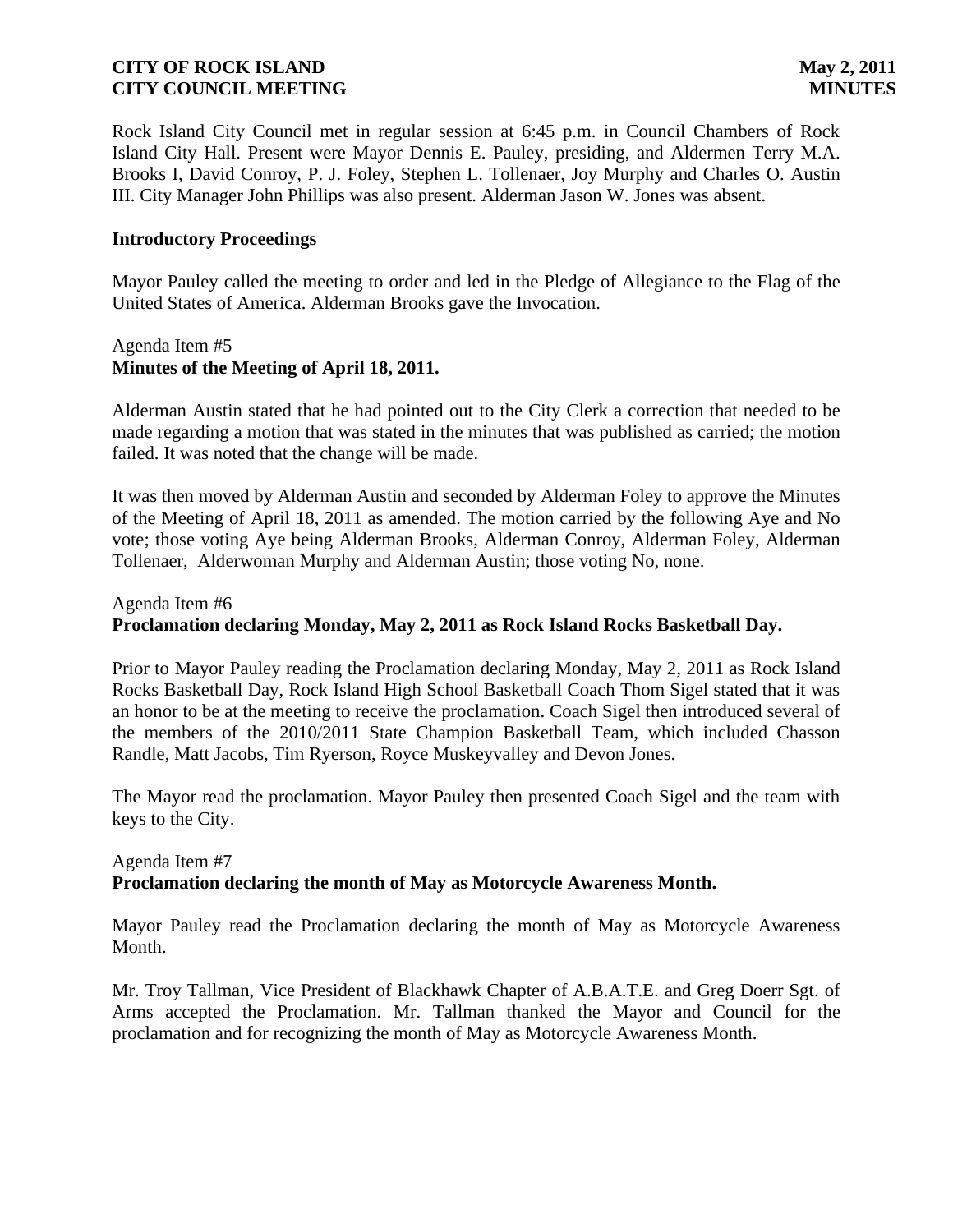#### Agenda Item #8

# **A Special Ordinance vacating an east/west alley right-of-way north of 21st Avenue between 16th and 17th Streets**.

Alderman Foley moved and Alderman Tollenaer seconded to consider, suspend the rules and pass the ordinance. The motion carried by the following Aye and No vote: those voting Aye being Alderman Brooks, Alderman Conroy, Alderman Foley, Alderman Tollenaer, Alderwoman Murphy and Alderman Austin; those voting No, none.

## Agenda #9

## **A Resolution opposing reduction of State collected revenues due to municipalities.**

It was moved by Alderwoman Murphy, seconded by Alderman Foley to adopt the resolution.

Discussion followed.

City Manager Phillips stated that there has been a lot of conversation about ideas that are being discussed in Springfield in conjunction with their budget planning and it involves State collected revenues. Mr. Phillips advised that a few weeks ago, it was suggested that all State collected revenue that goes to local governments be considered for reduction.

Mr. Phillips indicated that it is 28% of the City of Rock Island's budget when sales tax, motor fuel tax, income tax, replacement tax and use tax is added. It was noted that these are revenues that the Cities in Illinois have received for over 50 years. Mr. Phillips advised that one proposal discussed would take \$23.40 per capita or \$928,000.00 from the City's share of State collected income tax that is received. It was noted that cities now receive 6.0% of the State income tax. Mr. Phillips added that for many years, the cities received 10%. This proposal would take 32% of the City's income tax. Mr. Phillips stated that this cuts into basic services, which include Police and Fire protection, street repair, snow removal and garbage collection. It was noted that everything that the citizens rely on everyday would be taken if the State follows through with this proposal. Mr. Phillips pointed out that this would be a dramatic impact on services and the workforce.

Mr. Phillips referred to the chart and further discussed this issue. Mr. Phillips noted that with the income tax increase, the State would enjoy a 54% increase from what they received in 2008. Mr. Phillips stated that the City's share is 20% less now than what was received in 2008. This proposal would take the City down to 45% less than what was received in 2008. Mr. Phillips stated that this proposed action could affect the City's current fiscal year's budget.

Mr. Phillips further discussed this issue.

Mayor Pauley advised that these State cuts are on top of some Federal cuts. The Mayor stated that last week, the City was told that 16% would be cut from the Community Development Block Grant funds.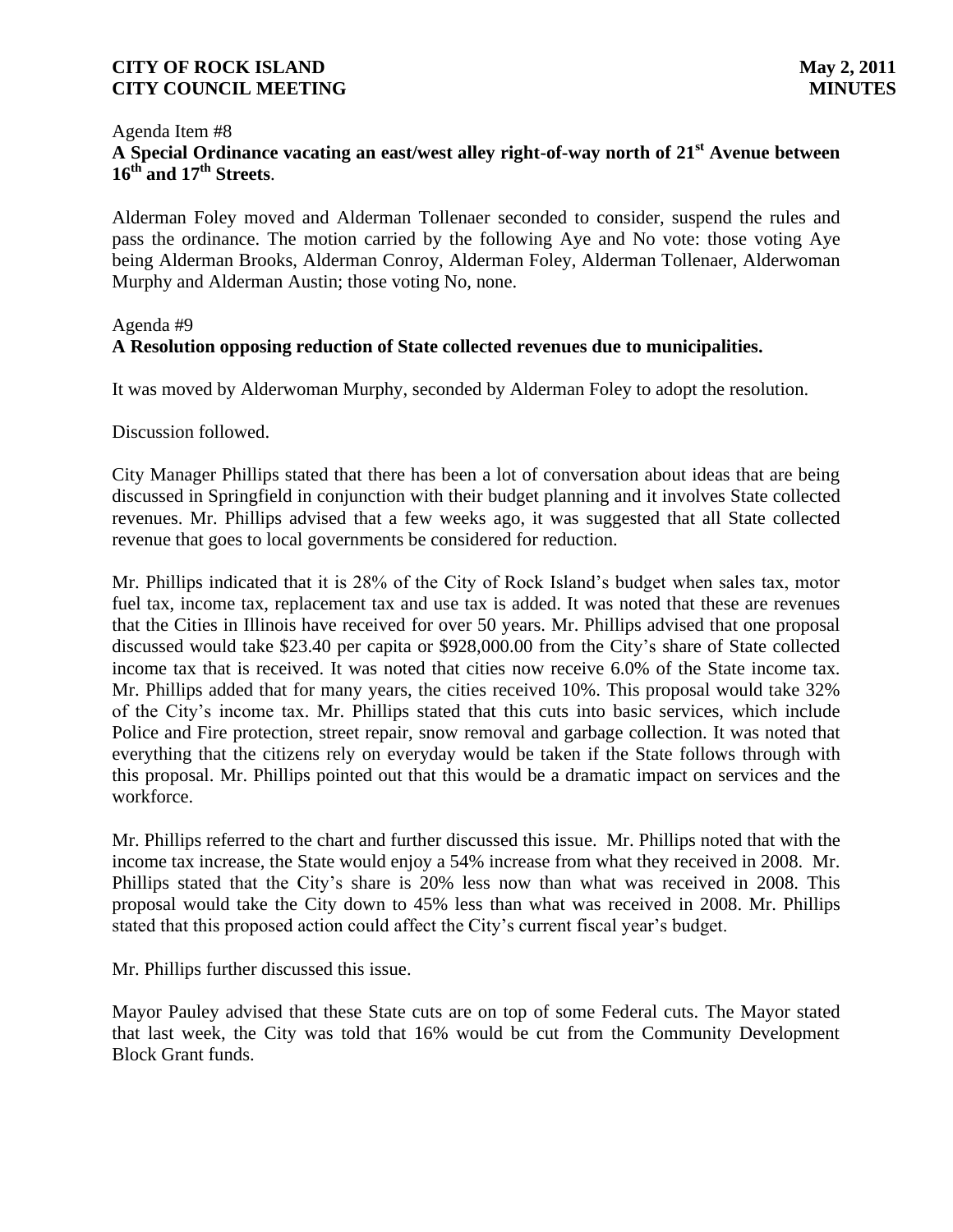After more discussion, the motion carried by the following Aye and No vote: those voting Aye being Alderman Brooks, Alderman Conroy, Alderman Foley, Alderman Tollenaer, Alderwoman Murphy and Alderman Austin; those voting No, none.

## Agenda Item #10 **CLAIMS**

Mayor Pauley advised that there was a change to Agenda Item #10c in which the amount should be \$3,320.20 instead of \$11,748.37. After Mayor Pauley's revision, it was moved by Alderman Austin, seconded by Alderman Conroy to accept the following reports and authorize payment as recommended. The motion carried by the following Aye and No vote: those voting Aye being Alderman Brooks, Alderman Conroy, Alderman Foley, Alderman Tollenaer, Alderwoman Murphy and Alderman Austin; those voting No, none.

- a. Report from the Administrative Services Department regarding payment in the amount of \$26,000.00 to Katz, Huntoon & Fieweger for Nathan and Dorothy Johnson's General Liability settlement.
- b. Report from the Administrative Services Department regarding payment in the amount of \$2,506.64 to Tri-City Electric for relocation and repair of a camera in The District.
- c. Report from the Administrative Services Department regarding payment in the amount of \$11,748.37 \$3,320.20 to Kutsunis and Weng for legal services rendered for April 2011.
- d. Report from the Administrative Services Department regarding payment in the amount of \$2,750.00 to Holmes-Murphy for actuarial services.
- e. Report from the Administrative Services Department regarding payment in the amount of \$5,456.12 to Califf and Harper P.C. for legal services rendered for the month of March 2011.
- f. Report from the Public Works Department regarding payment in the amount of \$7,500.00 to Elliott Equipment for the rental of two refuse packers for the 2010 fall leaf collection. (107)
- g. Report from the Public Works Department regarding payment in the amount of \$2,932.04 to Electric Pump for repairs to one (1) hydromatic sewage pump at the Sunset Marina Lift Station. (110)
- h. Report from the Public Works Department regarding payment #5 in the amount of \$196,444.95 to General Constructors, Inc. for services provided for the Public Works street garage project. (111)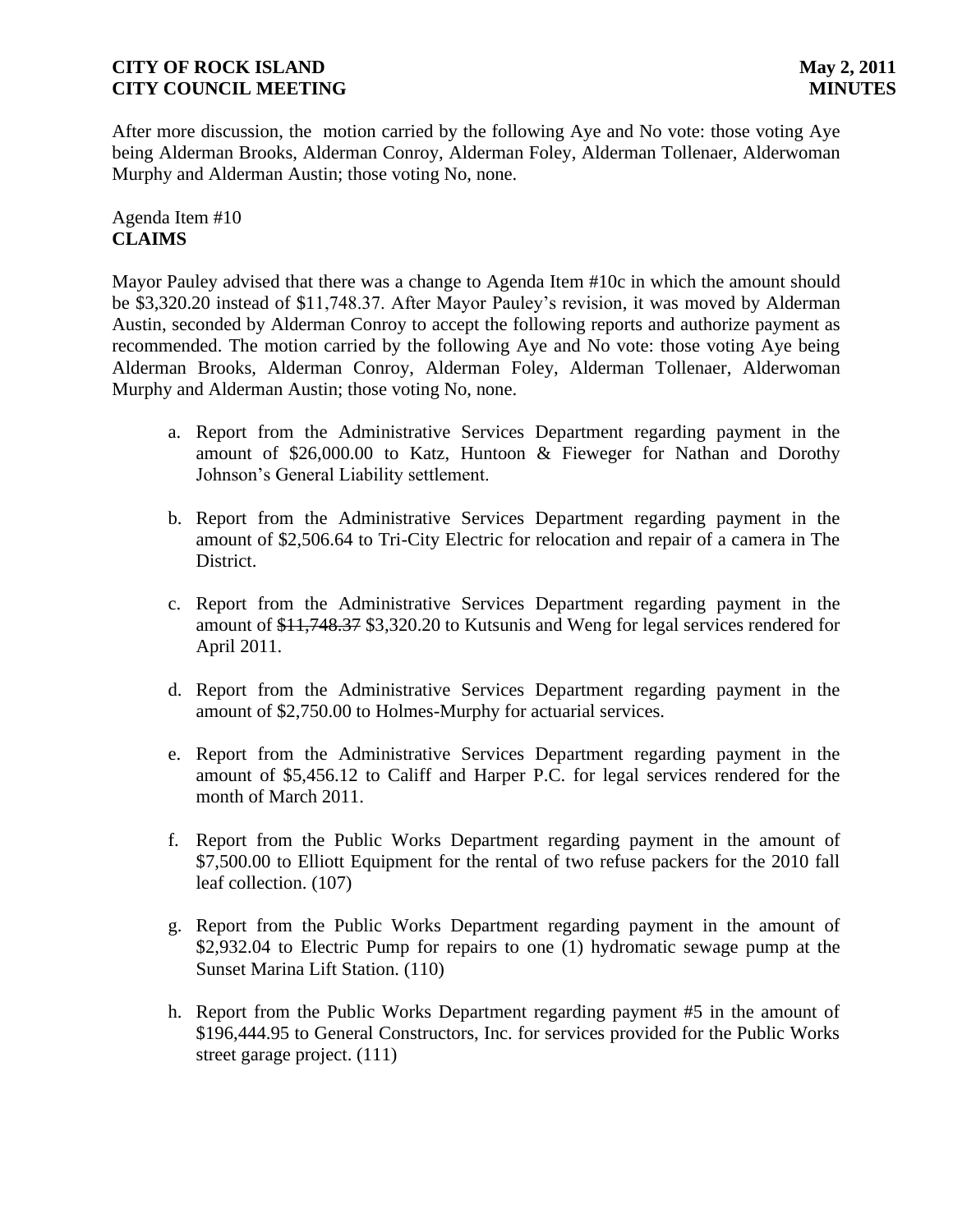- i. Report from the Public Works Department regarding payment #4 in the amount of \$61,264.26 to General Constructors, Inc. for services provided for improvements to Outfalls 011 and 012. (112)
- j. Report from the Public Works Department regarding payment in the amount of \$44,128.50 to Godwin Pumps of America, Inc. for the rental of pumps being used along the levee for the 2011 spring flood. (114)
- k. Report from the Public Works Department regarding payment #7 in the amount of \$4,668.00 to the Treasurer of the State of Illinois for the City's share of the IL92 resurfacing project. (122)
- l. Report from the Public Works Department regarding payment #1 and final in the amount of \$15,552.00 to Advanced Environmental for services provided for the street garage lead based paint abatement project. (123)
- m. Report from the Public Works Department regarding payment #3 and final in the amount of \$21,542.00 to Kelly Construction for services provided for the 2010 Mudjacking Program project. (125)
- n. Report from the Public Works Department regarding payment #5 and final in the amount of \$44,049.79 to McCarthy Improvement Company for services provided for the Turkey Hollow Road resurfacing project. (126)
- o. Report from the Public Works Department regarding payment in the amount of \$3,400.00 to Jacobs Trading Company for the emergency purchase of 20,000 sandbags for the 2011 spring flood. (127)

## Agenda Item #11

# **Claims for the weeks of April 15th through April 21st the amount of \$803,241.28 and April**   $22<sup>nd</sup>$  **through April 28<sup>th</sup>** in the amount of \$669,434.23.

Alderman Tollenaer moved and Alderman Foley seconded to allow the claims. The motion carried by the following Aye and No vote: those voting Aye being Alderman Brooks, Alderman Conroy, Alderman Foley, Alderman Tollenaer, Alderwoman Murphy and Alderman Austin; those voting No, none.

## Agenda Item #12 **Payroll for the weeks of April 4th through April 17th in the amount of \$1,289,060.39.**

It was moved by Alderman Conroy, seconded by Alderman Foley to allow the payroll. The motion carried by the following Aye and No vote: those voting Aye being Alderman Brooks, Alderman Conroy, Alderman Foley, Alderman Tollenaer, Alderwoman Murphy and Alderman Austin; those voting No, none.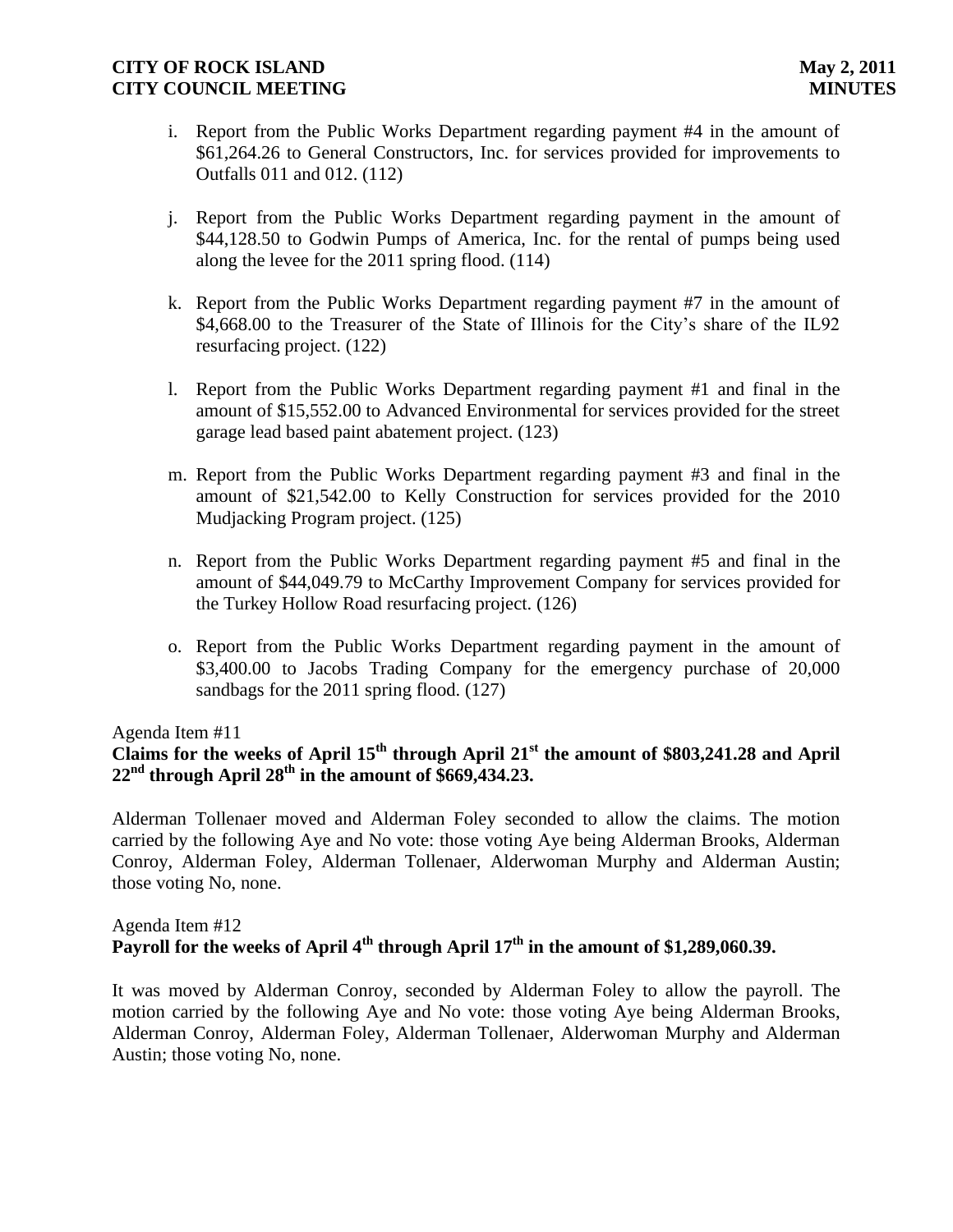## Agenda Item #13 **Motion to adjourn the meeting Sine Die.**

A motion was made by Alderman Conroy, seconded by Alderwoman Murphy to adjourn the meeting Sine Die. The motion carried by the following Aye and No vote: those voting Aye being Alderman Brooks, Alderman Conroy, Alderman Foley, Alderman Tollenaer, Alderwoman Murphy and Alderman Austin; those voting No, none.

The meeting was adjourned Sine Die at 7:00 p.m.

### 

 City Clerk Aleisha L. Patchin administered the Oath of Office to the following: Alderman David Conroy, Alderman Stephen L. Tollenaer and Alderwoman Joy Murphy

#### \*\*\*\*\*\*\*\*\*\*\*\*\*\*\*\*\*\*\*\*\*\*\*\*\*\*\*\*\*\*\*\*\*\*\*\*\*\*\*\*\*\*\*\*\*\*\*\*\*\*\*\*\*\*\*\*\*\*\*\*\*\*\*\*\*\*\*\*\*\*\*\*

Mayor Pauley called the meeting to order at 7:05 p.m. Present were Mayor Dennis E. Pauley, presiding, and Aldermen Terry M.A. Brooks I, David Conroy, P. J. Foley, Stephen L. Tollenaer, Joy Murphy and Charles O. Austin III. City Manager John Phillips was also present. Alderman Jason W. Jones was absent.

#### Agenda Item #3

**Report from the Public Works Department regarding bids for 25th Avenue reconstruction from 17th to 24th Streets, recommending the bid be awarded to Walter D. Laud, Inc. in the amount of \$558,644.15.**

Alderman Foley moved and Alderwoman Murphy seconded to award the bid as recommended and authorize the City Manager to execute the contract documents. The motion carried by the following Aye and No vote: those voting Aye being Alderman Brooks, Alderman Conroy, Alderman Foley, Alderman Tollenaer, Alderwoman Murphy and Alderman Austin; those voting No, none.

#### Agenda Item #4

**Report from the Public Works Department regarding bids for the 2011 Storm Water Outfall Program, recommending the bid be awarded to Brandt Construction in the amount of \$83,040.11.**

It was moved by Alderman Conroy, seconded by Alderman Foley to award the bid as recommended and authorize the City Manager to execute the contract documents. The motion carried by the following Aye and No vote: those voting Aye being Alderman Brooks, Alderman Conroy, Alderman Foley, Alderman Tollenaer, Alderwoman Murphy and Alderman Austin; those voting No, none.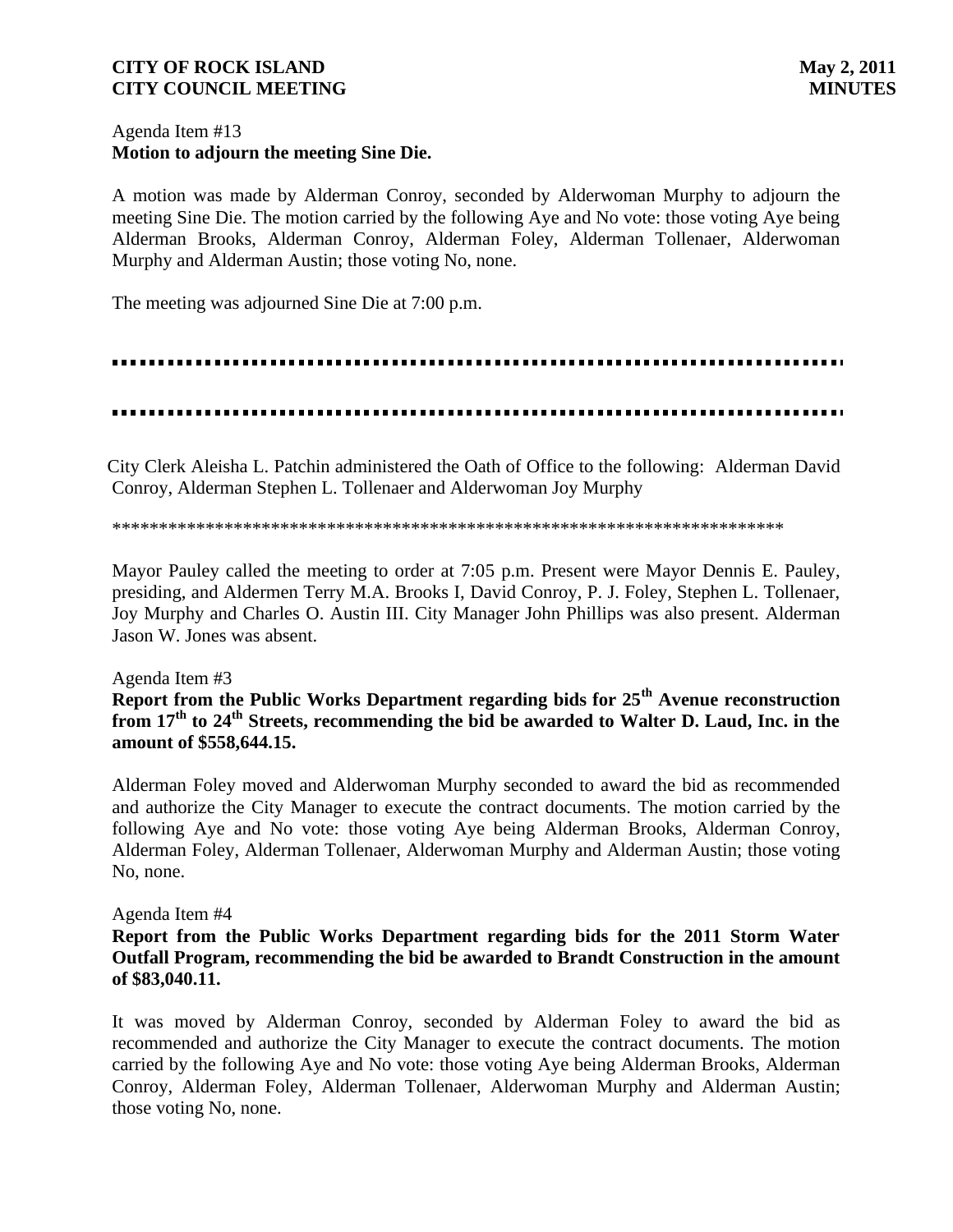#### Agenda Item #5

## **Report from the Administrative Services Department regarding an agreement with Voorhees and Associates for executive recruitment services.**

Alderman Foley moved and Alderman Conroy seconded to approve the agreement as recommended in an amount not to exceed \$19,900.00 and authorize the City Manager to execute the contract documents. The motion carried by the following Aye and No vote: those voting Aye being Alderman Brooks, Alderman Conroy, Alderman Foley, Alderman Tollenaer, Alderwoman Murphy and Alderman Austin; those voting No, none.

#### Agenda Item #6

**Report from the Public Works Department regarding a proposal from Missman, Inc. for engineering services for the final phase of the parking ramp renovations at an estimated total fee of \$14,140.00.**

Alderwoman Murphy moved and Alderman Foley seconded to approve the proposal as recommended and authorize the City Manager to execute the contract documents. The motion carried by the following Aye and No vote: those voting Aye being Alderman Brooks, Alderman Conroy, Alderman Foley, Alderman Tollenaer, Alderwoman Murphy and Alderman Austin; those voting No, none.

#### Agenda Item #7

## **Report from the Community and Economic Development Department regarding a grant amendment to the Neighborhood Stabilization Program 1 agreement (NSP1).**

It was moved by Alderman Austin, seconded by Alderwoman Murphy to approve the grant amendment as recommended, authorize the City Manager to execute the contract documents and increase the budget in the amount of \$4,500.00. The motion carried by the following Aye and No vote: those voting Aye being Alderman Brooks, Alderman Conroy, Alderman Foley, Alderman Tollenaer, Alderwoman Murphy and Alderman Austin; those voting No, none.

#### Agenda Item #8

## **Report from the Mayor regarding a Resolution approving an amended employment agreement with the City Manager and authorizing the Mayor to execute the contract documents.**

Alderwoman Murphy moved and Alderman Austin seconded to adopt the resolution. The motion carried by the following Aye and No vote: those voting Aye being Alderman Brooks, Alderman Conroy, Alderman Foley, Alderman Tollenaer, Alderwoman Murphy and Alderman Austin; those voting No, none.

#### Agenda Item #9

**Report from the Administrative Services Department regarding the 2011/2012 Liability Insurance Program, recommending approval of the self-insurance package and brokerage fees, and recommending payment in the amount of \$330,020.00 to Cleveland Insurance for**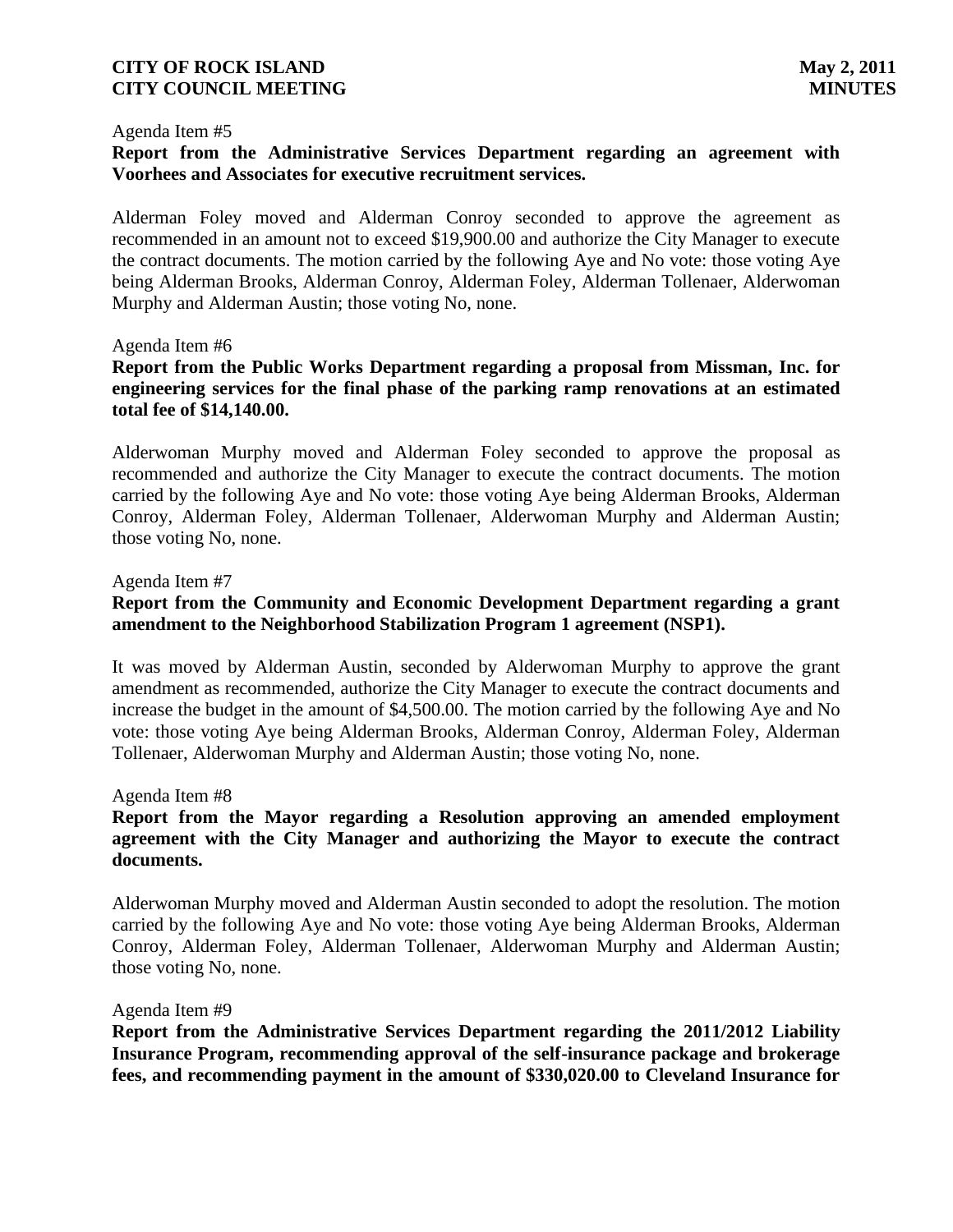## **insurance renewals and brokerage fees and payment in the amount of 16,061.00 to Crawford and Company for third party administration services.**

It was moved by Alderman Conroy, seconded by Alderman Foley to approve the self-insurance package, insurance renewals and brokerage fees as recommended and authorize payments. The motion carried by the following Aye and No vote: those voting Aye being Alderman Brooks, Alderman Conroy, Alderman Foley, Alderman Tollenaer, Alderwoman Murphy and Alderman Austin; those voting No, none.

Agenda Item #10

## **Report from the Administrative Services Department regarding a three tier stipend policy for cellular phone use.**

**Note:** The Mayor advised that Item #10 was pulled from the Agenda.

### Agenda Item #11

**Report from the Community and Economic Development Department regarding a banner marketing program for the downtown arts and entertainment district, recommending a contribution in the amount of \$25,000.00 to the Development Association of Rock Island to support printing and installation of banners.**

It was moved by Alderwoman Murphy, seconded by Alderman Brooks to approve the contribution as recommended.

Discussion followed.

Mayor Pauley inquired upon Renaissance Rock Island President Brian Hollenback along with Executive Director Catherine Rodgers-Ingles and Executive Assistant Beth Payne to comment on the banners.

Mr. Hollenback advised that this is part of the Downtown Strategic Plan. It was noted that they are looking at a rebranding of The District. Mr. Hollenback stated that through these banners, 10 different types of businesses will be showcased, which include; Live in The District; Work in The District; Play in The District; Art in The District; Wellness in The District, Shop in The District; Theatre in The District; Music in The District; Nightlife in The District; and Dining in the District.

Mr. Hollenback advised that the first phase of the proposal is for 120 banners to be located along 1<sup>st</sup> Avenue to capitalize on the park and the banners will also be located on the posts from the Centennial Bridge to the Arsenal Bridge to capitalize on the strength of the traffic.

Ms. Payne stated that the larger banners will be located on  $1<sup>st</sup>$  Avenue and the smaller banners will be on  $2<sup>nd</sup>$  and  $3<sup>rd</sup>$  Avenue. Ms. Payne offered that the banners are guaranteed for five years.

Ms. Rodgers-Ingles indicated that they are very pleased with the design and would like to incorporate this design into everything that is done in The District.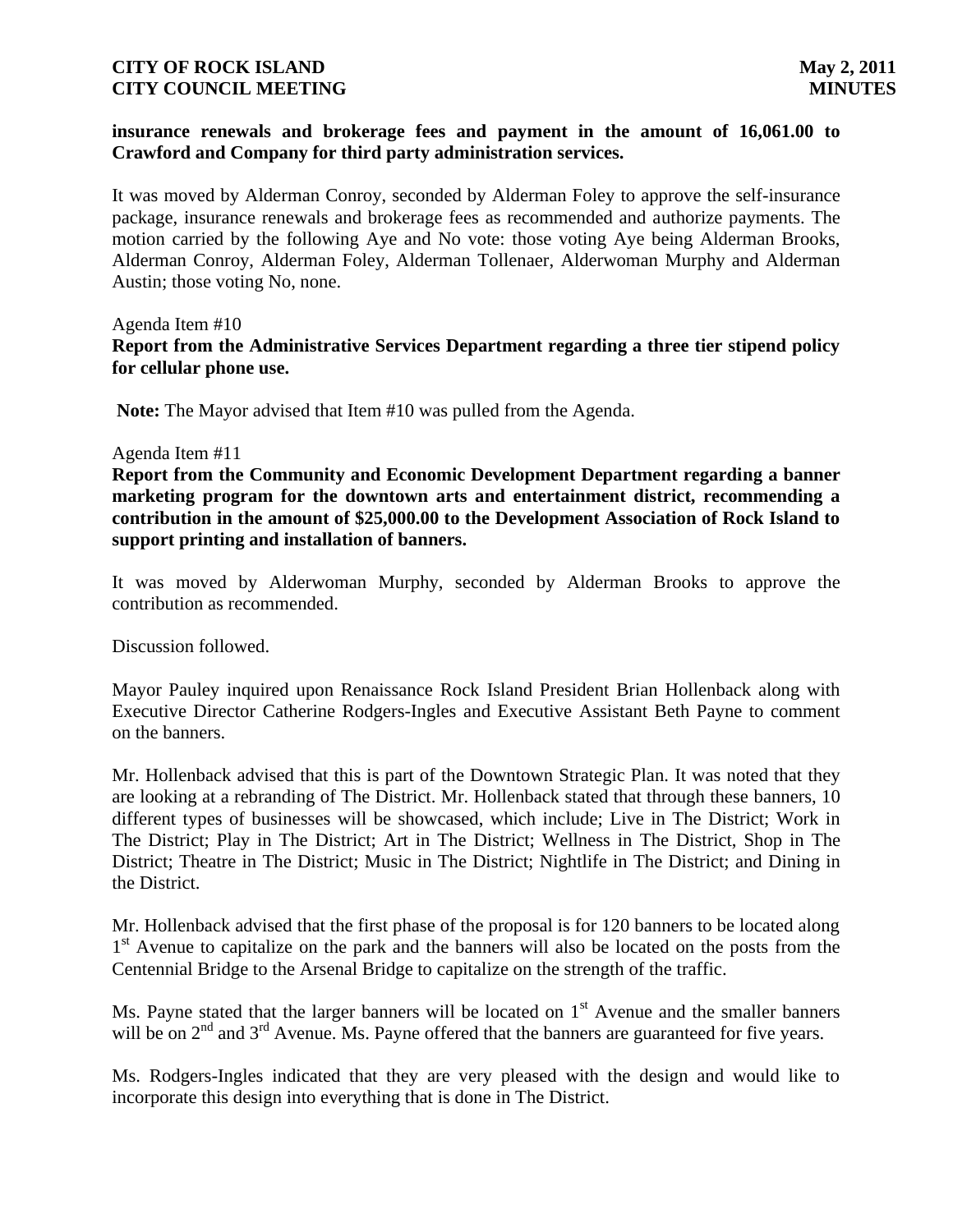After discussion, the motion carried by the following Aye and No vote: those voting Aye being Alderman Brooks, Alderman Conroy, Alderman Foley, Alderman Tollenaer, Alderwoman Murphy and Alderman Austin; those voting No, none.

## Agenda Item #12 **Report from the Traffic Engineering Committee regarding a request to ban parking on one side of 45th Street between 11th and 14th Avenues.**

Alderwoman Murphy moved and Alderman Brooks seconded to approve the request to ban parking on the east side of 45<sup>th</sup> Street from 11<sup>th</sup> to 14<sup>th</sup> Avenue as recommended and refer to the City Attorney for an ordinance.

Discussion followed.

Ms. Vickie Wetzel of 1325 45<sup>th</sup> Street stepped forward. Ms. Wetzel stated that parking has been a problem on several occasions on  $45<sup>th</sup>$  Street. Ms. Wetzel stated that she would like the Traffic Engineering Committee to reconsider the east side parking ban from  $13<sup>th</sup>$  Avenue to  $14<sup>th</sup>$  Avenue. Ms. Wetzel explained that parking on the west side only presents problems when snow removal equipment only leaves three (3) feet from the curbing at her residence. It was noted that Ms. Wetzel also indicated that refuse trucks have trouble entering the narrow alley way between  $13<sup>th</sup>$ and  $14<sup>th</sup>$  Avenue. Ms. Wetzel stated that if the ban is approved, she would like to know the procedures to request a widening of the access to her driveway. Ms. Wetzel also voiced concerns in regards to not having access to her driveway if cars are parked on the west side of the street.

Alderman Foley inquired upon Public Works Director Bob Hawes to explain as to why ban parking on the east side of the street rather than on the west side of the street.

Mr. Hawes stated that a very small majority of people (8-7) wanted parking banned on the east side. Mr. Hawes explained that as far as to that particular block, banning parking on the east side would affect three (3) properties in which there are about six (6) properties. Mr. Hawes added that it is not a very strong argument for which side of the street the parking ban should be on. It was noted that typically, Public Works goes with what the neighborhood wants, but in this case, it is almost a draw.

Alderwoman Murphy inquired to Mr. Hawes in regards to snow removal equipment and the alley. Mr. Hawes stated that he would have to look into the issue with the refuse trucks. Mr. Hawes advised that in regards to the snow removal equipment, he didn't know why it would make any difference as to which side of the street the parking ban would be on.

Mr. Jason Koontz of 1150 45<sup>th</sup> Street stepped forward. Mr. Koontz stated that he was one of the organizers of the petition. Mr. Koontz indicated that it was to his understanding that when the recommendation came out that the City was looking as to where the fire hydrants were positioned on the street as to which side of the street the parking ban should be on. Mr. Koontz stated that he would appreciate a vote to support the parking ban on one side of the street.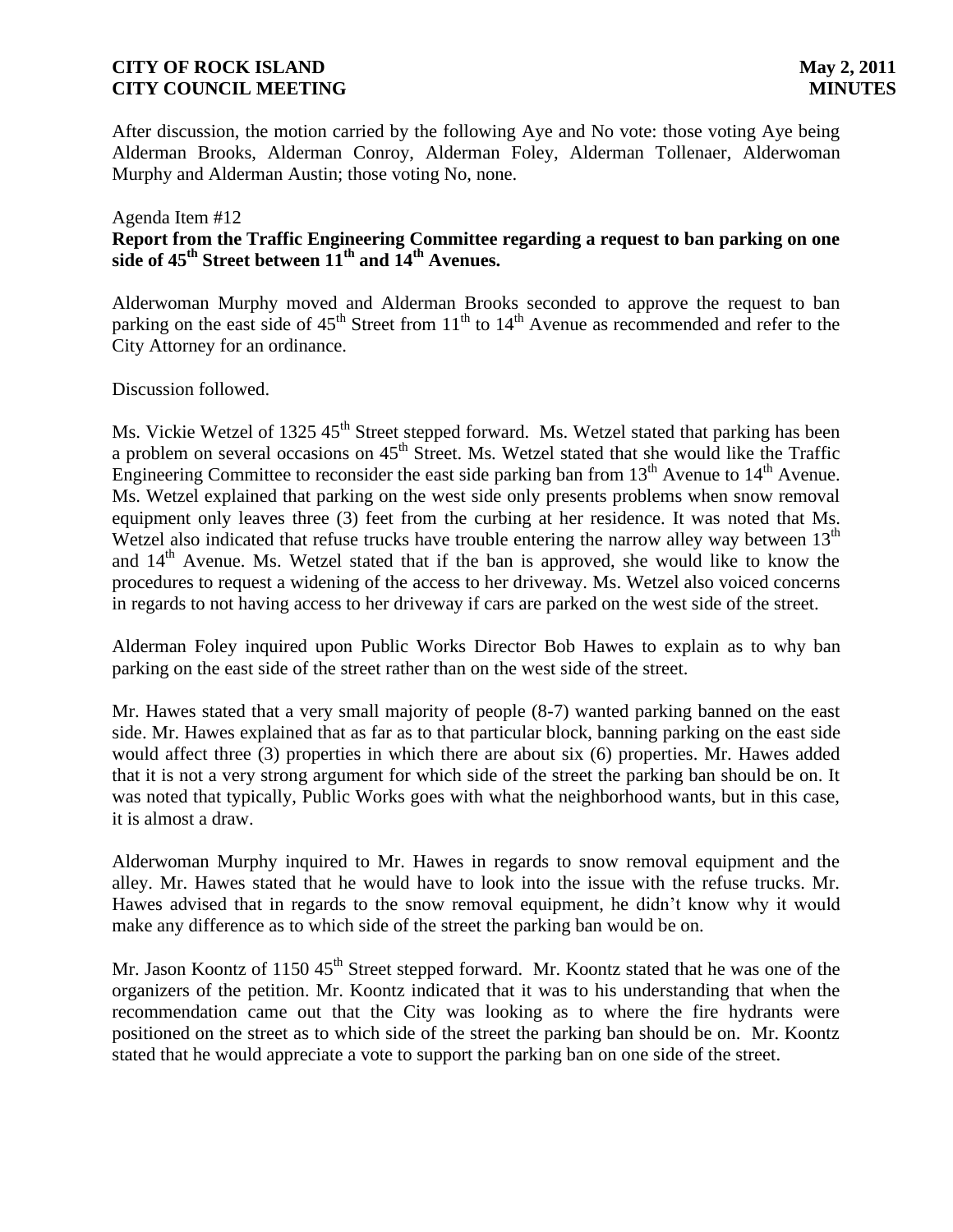After more discussion concerning this issue, the motion carried by the following Aye and No vote: those voting Aye being Alderman Brooks, Alderman Conroy, Alderman Foley, Alderman Tollenaer, Alderwoman Murphy and Alderman Austin; those voting No, none.

## Agenda Item #13

## **Report from the Traffic Engineering Committee regarding a request to install four-way stop signs at the intersection of 37th Street and 12th Avenue.**

It was moved by Alderwoman Murphy, seconded by Alderman Foley to approve the request and refer to the City Attorney for an ordinance. The motion carried by the following Aye and No vote: those voting Aye being Alderman Brooks, Alderman Conroy, Alderman Foley, Alderman Tollenaer, Alderwoman Murphy and Alderman Austin; those voting No, none.

Note: the original motion stated on the Agenda for Item #13 was to deny the request.

## Agenda Item #14 **Report from the City Clerk regarding a request from City Limits Saloon and Grill to hold an outdoor event on Saturday, May 14, 2011 from noon to 10:00 p.m. at 4514 9th Street.**

Alderman Conroy moved and Alderman Foley seconded to approve the event as recommended, subject to complying with all liquor license regulations and subject to being closed down early if noise complaints are received. The motion carried by the following Aye and No vote: those voting Aye being Alderman Brooks, Alderman Conroy, Alderman Foley, Alderman Tollenaer, Alderwoman Murphy and Alderman Austin; those voting No, none.

#### Agenda Item #15

## **Report from the City Clerk regarding a request from VFW Post 1303 to hold an outdoor event on Saturday, June 4, 2011 from 2:00 p.m. to 7:00 p.m. at 3715 9th Street.**

It was moved by Alderman Foley, seconded by Alderman Conroy to approve the event as recommended, subject to complying with all liquor license regulations and subject to being closed down early if noise complaints are received. The motion carried by the following Aye and No vote: those voting Aye being Alderman Brooks, Alderman Conroy, Alderman Foley, Alderman Tollenaer, Alderwoman Murphy and Alderman Austin; those voting No, none.

### Agenda Item #16 **Report from the City Clerk regarding an application and Highway Resolution for the Quad Cities Marathon to be held on Sunday, September 25, 2011.**

Alderman Foley moved and Alderman Tollenaer seconded to approve the application as recommended and adopt the resolution. The motion carried by the following Aye and No vote: those voting Aye being Alderman Brooks, Alderman Conroy, Alderman Foley, Alderman Tollenaer, Alderwoman Murphy and Alderman Austin; those voting No, none.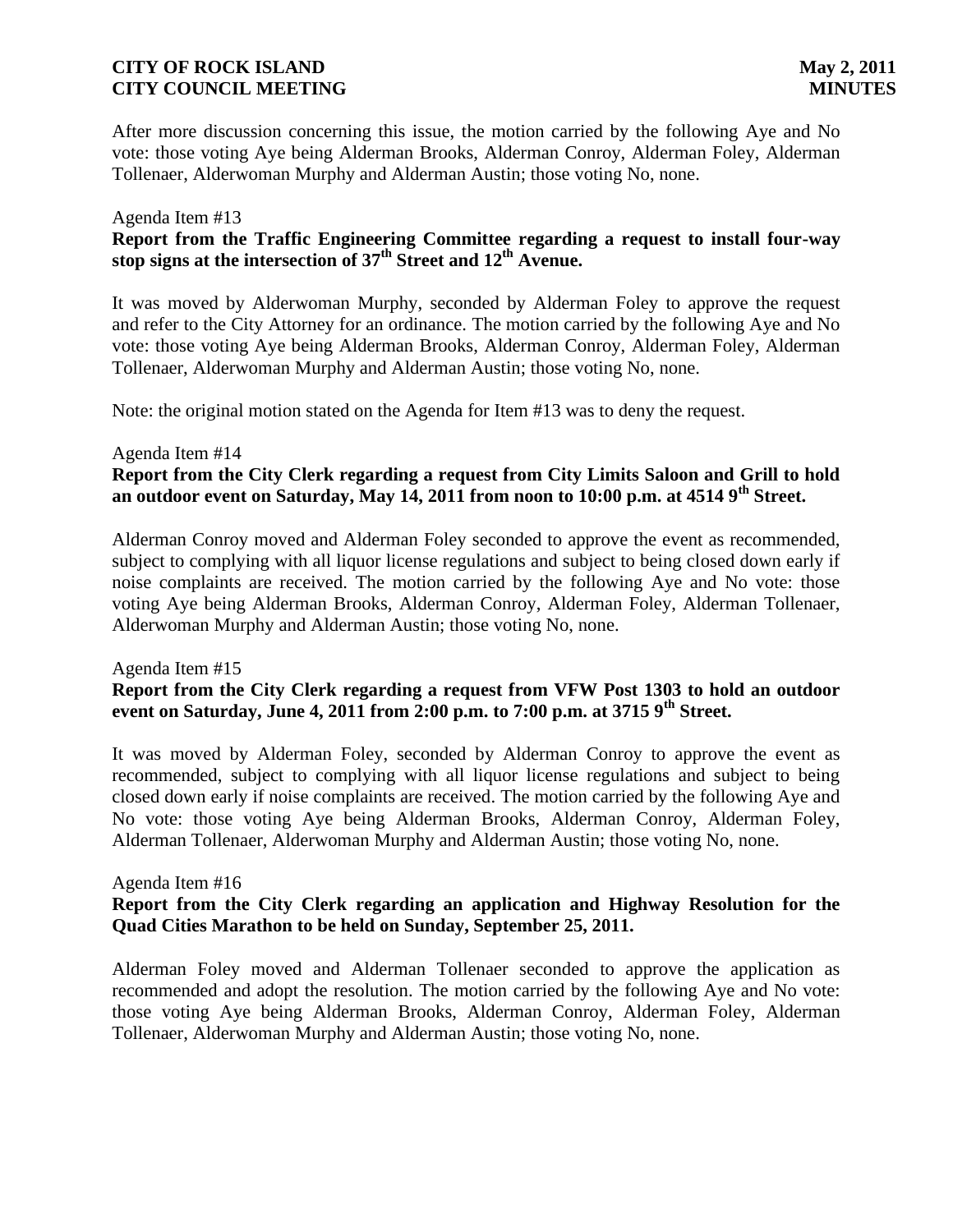## Agenda Item #17 **Items from the City Manager's Memorandum Packet.**

City Manager Phillips stated that included in the memo packet is information regarding a report on Goals that the City Council established last fall. Mr. Phillips indicated that various goals accomplished included; the passage of the balanced General Fund Budget in March; modifications to the Liquor Ordinance; implementation of a number of strategies to welcome civilians and military families of First Army; received a \$1.5 million dollar grant for the transient boat dock at Schwiebert Riverfront Park; City crews handled a very bad snowstorm; and several new businesses are either under way or have opened, including; D'Alessandro's, Rock Island Auction, Community Health Care, the relocation of Aldi's and several more. Mr. Phillips added that it has been a successful quarter.

Mr. Phillips advised that included in the memo packet is information regarding customer service suggestions.

Mr. Phillips indicated that also included in the memo packet is a report on motor fuel tax concerning modifications to the budget that are proposed to deal with the decrease of motor fuel tax that the City will receive this year.

Alderman Brooks voiced concerns in regards to an ordinance being developed or other suggestions concerning sidewalks in the City as it related to snow removal in the winter months concerning children walking to and from school.

City Manager Phillips stated that staff would follow-up and bring back information regarding this issue.

Alderwoman Murphy reminded everyone that May is Stroke Awareness Month. Alderwoman Murphy encouraged everyone to learn the warning signs of a stroke because strokes are preventable.

Alderwoman Murphy encouraged everyone to Shop Rock Island. Alderwoman Murphy stated that Pass The Seed is a new business located at DuMarche on  $3<sup>rd</sup>$  at 2052  $3<sup>rd</sup>$  Avenue. Alderwoman Murphy indicated that this business specializes in heirloom plants and seeds. They also sell seed startings, seed collecting supplies and organic garden related products. It was noted that Pass The Seed is open from 8:30 a.m. to 3:00 p.m. and 5:00 p.m. to 7:00 p.m. on Monday, Tuesday and Thursday, 8:30 a.m. to 5:30 p.m. on Wednesday and Friday and 1:30 p.m. to 3:30 p.m. on Saturday. Alderwoman Murphy commented that they are closed on Sunday.

Agenda Item #18 **Other Business**

Timothy Dooling of 832 14½ Street #1 voiced concerns regarding former State's Attorney Jeff Terronez and court issues.